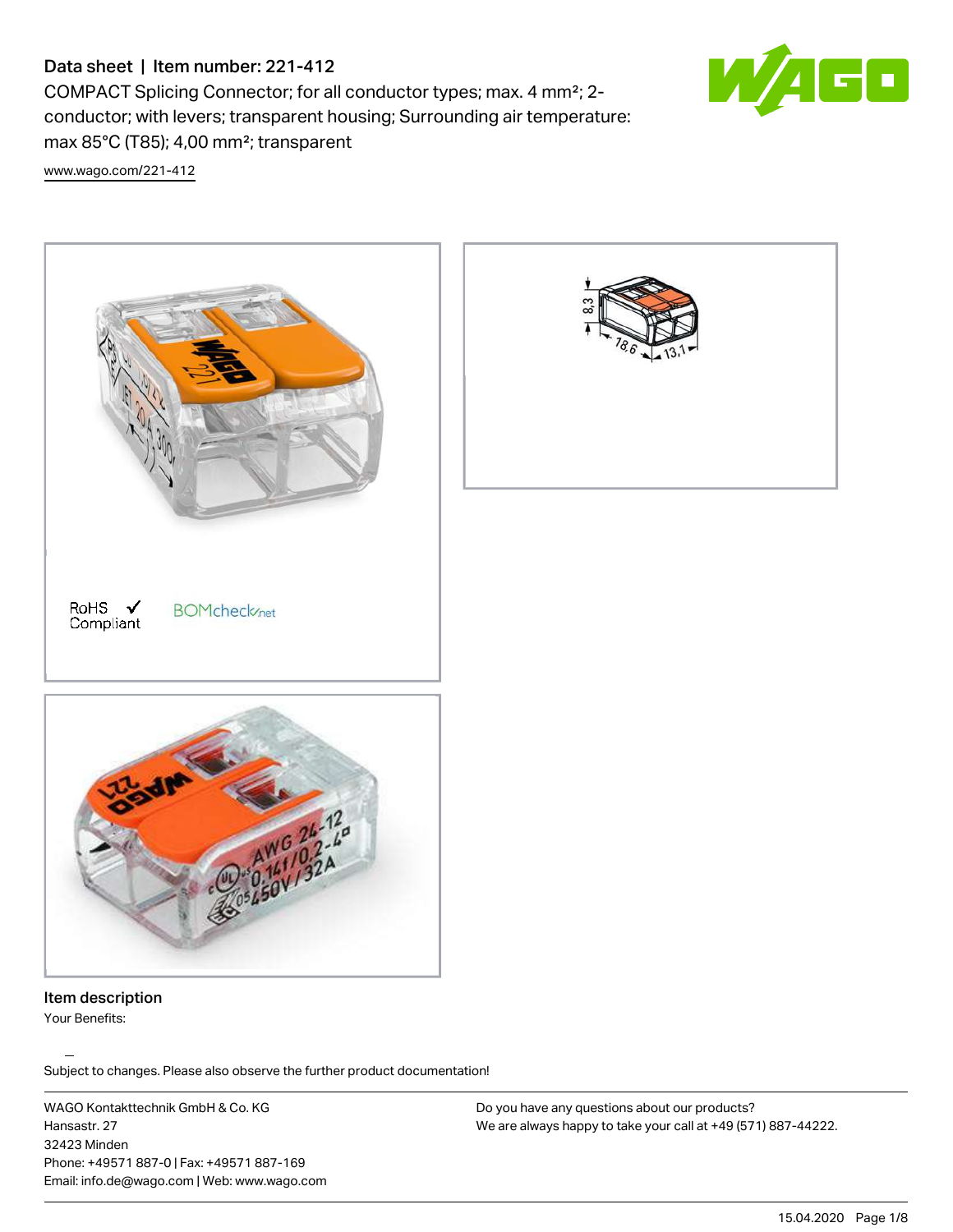# Data sheet | Item number: 221-412

[www.wago.com/221-412](http://www.wago.com/221-412)



- $\blacksquare$ Ease of use – pull the lever up, insert a conductor and push the lever back down
- $\blacksquare$ Available as 2-, 3- and 5-wire connectors
- $\blacksquare$ Easily terminate conductors from 0.14 to 4 mm²
- П Connect solid, stranded and fine-stranded conductors
- П Time savings for installers and device manufacturers
- П Quickly install devices with higher levels of power consumption
- Safely install long cable runs with larger conductor cross sections П
- П Mounting carrier for installation conforms to standards
- $\blacksquare$ Custom carriers are possible

### Safety information 1:

in grounded power lines

## Data Electrical data

#### Ratings per IEC/EN 60664-1

| Ratings per                    | EN 60664                                                |
|--------------------------------|---------------------------------------------------------|
| Rated voltage (II / 2)         | 450 V                                                   |
| Rated impulse voltage (II / 2) | 4 kV                                                    |
| Rated current                  | 32 A                                                    |
| Legend (ratings)               | (II / 2) ≙ Overvoltage category II / Pollution degree 2 |

### Approvals per UL 1059

| Rated voltage UL (Use Group C) | 600 V          |
|--------------------------------|----------------|
| Rated current UL (Use Group C) | 20 A           |
| Approvals per                  | <b>UL 486C</b> |

### Connection data

| Connection technology           | CAGE CLAMP®                           |
|---------------------------------|---------------------------------------|
| Actuation type                  | Lever                                 |
| Connectable conductor materials | Copper                                |
| Nominal cross section           | $4 \text{ mm}^2$                      |
| Solid conductor                 | $0, 2$ 4 mm <sup>2</sup> / 24  12 AWG |
| Stranded conductor              | $0.24$ mm <sup>2</sup> / 24  12 AWG   |
| Fine-stranded conductor         | $0.144$ mm <sup>2</sup> / 24  12 AWG  |

Subject to changes. Please also observe the further product documentation!

WAGO Kontakttechnik GmbH & Co. KG Hansastr. 27 32423 Minden Phone: +49571 887-0 | Fax: +49571 887-169 Email: info.de@wago.com | Web: www.wago.com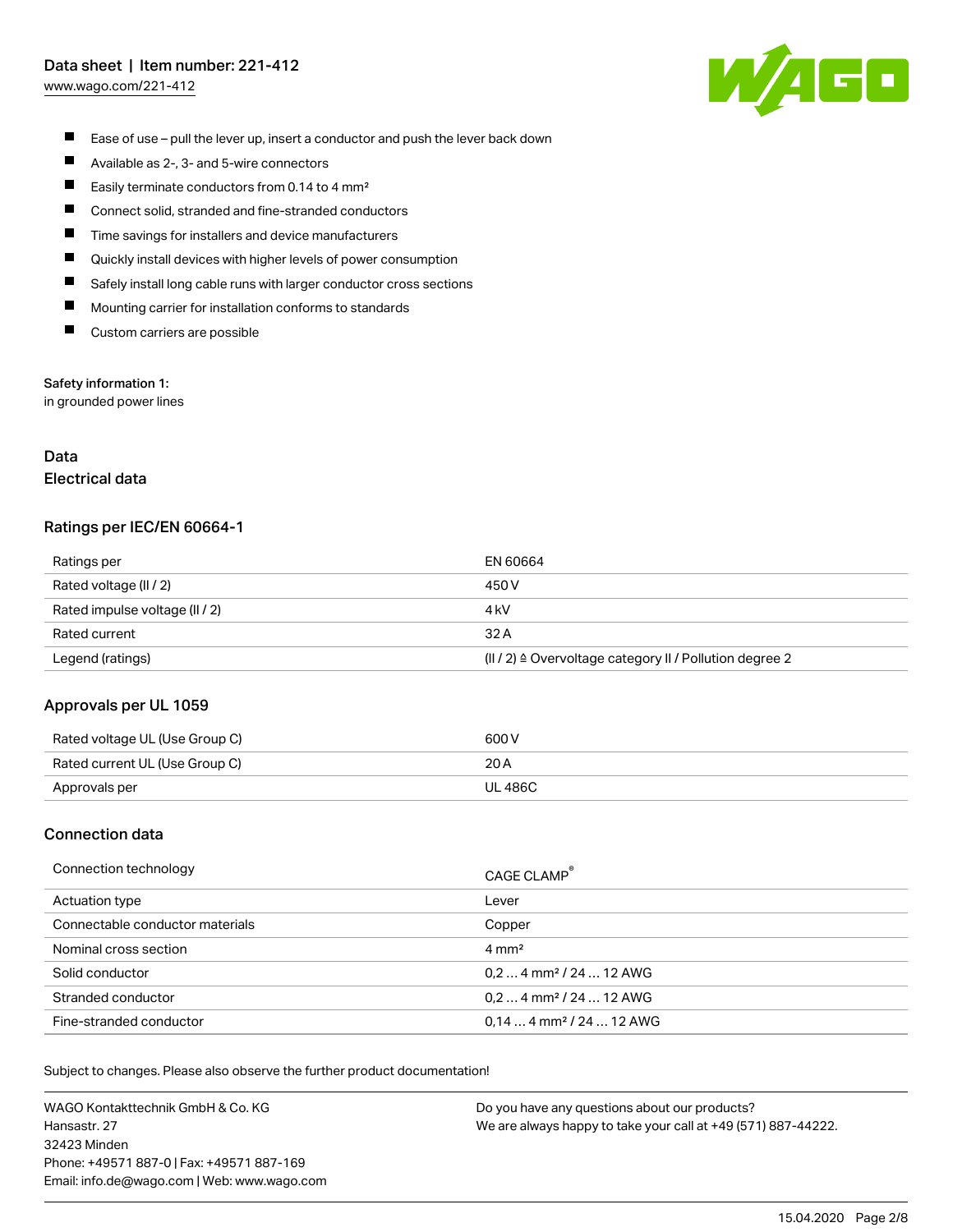[www.wago.com/221-412](http://www.wago.com/221-412)



| Strip length                      | 11 mm / 0.43 inch |
|-----------------------------------|-------------------|
| Total number of connection points |                   |
| Total number of potentials        |                   |
| Type of wiring                    | Side-entry wiring |

## Geometrical Data

| Width  | 13,1 mm / 0.516 inch |
|--------|----------------------|
| Height | 8.3 mm / 0.327 inch  |
| Depth  | 18,6 mm / 0.732 inch |

## Material Data

| Color                       | transparent        |
|-----------------------------|--------------------|
| Flammability class per UL94 | $\mathcal{U}$<br>. |
| Weight                      | - u<br>1.1         |

## Environmental Requirements

| Surrounding air (operating) temperature | 85 °C  |
|-----------------------------------------|--------|
| Continuous operating temperature        | 105 °C |
| T-Marking per EN 60998                  | T85    |

### Commercial data

| Product Group      | 7 (Push Wire Conn.) |
|--------------------|---------------------|
| Packaging type     | <b>BOX</b>          |
| Country of origin  | DE                  |
| <b>GTIN</b>        | 4050821808435       |
| Customs Tariff No. | 85369010000         |

## Approvals / Certificates

### Country specific Approvals

| Logo | Approval                               | <b>Additional Approval Text</b> | Certificate<br>name |
|------|----------------------------------------|---------------------------------|---------------------|
|      | <b>CCA</b><br>DEKRA Certification B.V. | EN 60998                        | NTR NL-<br>7642     |
|      | <b>CCA</b><br>DEKRA Certification B.V. | EN 60998                        | $71 -$<br>101731    |

Subject to changes. Please also observe the further product documentation!

WAGO Kontakttechnik GmbH & Co. KG Hansastr. 27 32423 Minden Phone: +49571 887-0 | Fax: +49571 887-169 Email: info.de@wago.com | Web: www.wago.com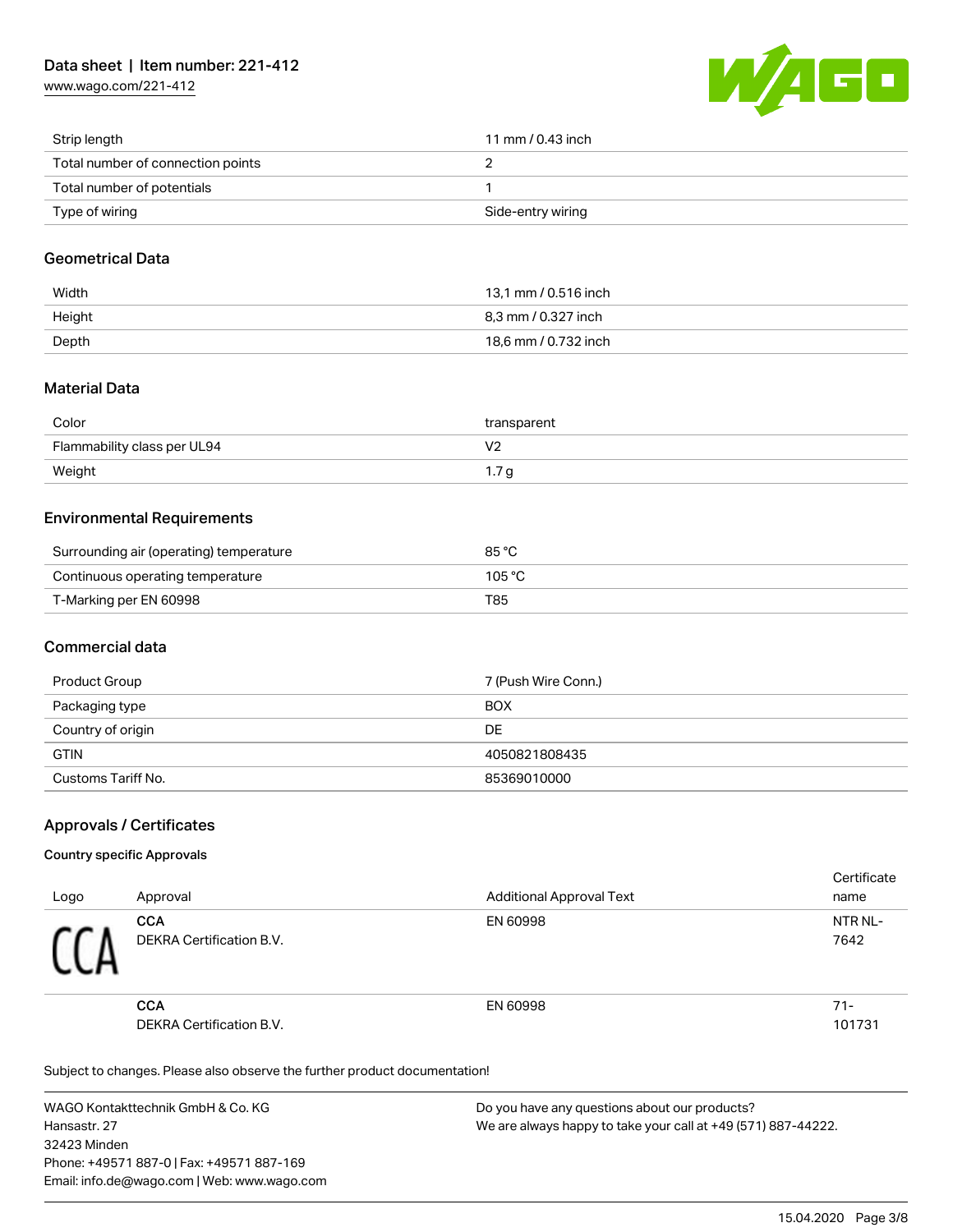



#### Ship Approvals

| Logo                                             | Approval                                                | <b>Additional Approval Text</b> | Certificate<br>name                |
|--------------------------------------------------|---------------------------------------------------------|---------------------------------|------------------------------------|
| ABS                                              | <b>ABS</b><br>American Bureau of Shipping               | Ξ.                              | $18 -$<br>HG1755093-<br><b>PDA</b> |
| <b>aCVED</b><br><b>DNV-GL</b><br><b>MARITIME</b> | <b>DNV GL</b><br>Det Norske Veritas, Germanischer Lloyd | EN 60998                        | TAE000015T                         |
| TVRE ARRACIAN                                    | LR<br>Lloyds Register                                   | EN 60998                        | 04/20013<br>(E8)                   |

#### UL-Approvals

| Logo                                            | Approval                             | <b>Additional Approval Text</b> | Certificate<br>name |
|-------------------------------------------------|--------------------------------------|---------------------------------|---------------------|
| ŲL,<br>LISTED<br>GROUNDING EQUIP<br><b>GEKA</b> | UL<br>Underwriters Laboratories Inc. | <b>UL 467</b>                   | E201573             |
| ‹®ա<br><b>LISTED</b><br>WIRE CONNECTOR<br>667F  | UL<br>Underwriters Laboratories Inc. | <b>UL 486C</b>                  | E69654              |

## Counterpart

#### Compatible products

#### Mounting adapter

Item no.: 221-500 Mounting carrier; 221 Series - 4 mm²; for DIN-35 rail mounting/screw mounting; orange [www.wago.com/221-500](http://www.wago.com/221-500)

Subject to changes. Please also observe the further product documentation!

WAGO Kontakttechnik GmbH & Co. KG Hansastr. 27 32423 Minden Phone: +49571 887-0 | Fax: +49571 887-169 Email: info.de@wago.com | Web: www.wago.com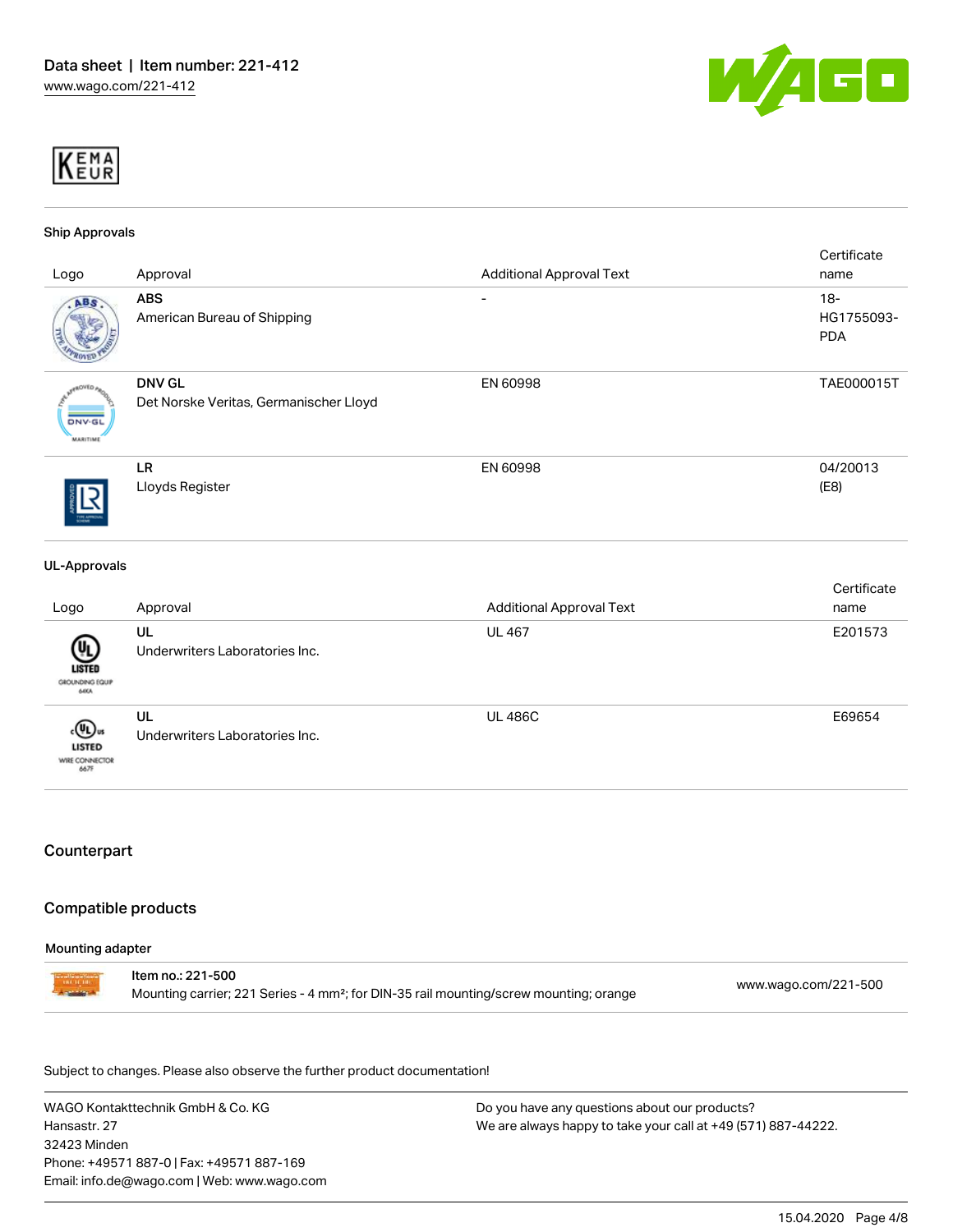[www.wago.com/221-412](http://www.wago.com/221-412)



[/000-006](http://www.wago.com/221-500/000-006)

#### Item no.: 221-500/000-006

Mounting carrier; 221 Series - 4 mm<sup>2</sup>; for DIN-35 rail mounting/screw mounting; blue [www.wago.com/221-500](http://www.wago.com/221-500/000-006)

|  | Item no.: 221-500/000-053                                                                                                                        | www.wago.com/221-500 |
|--|--------------------------------------------------------------------------------------------------------------------------------------------------|----------------------|
|  | Mounting carrier; 221 Series - 4 mm <sup>2</sup> ; for DIN-35 rail mounting/screw mounting; dark gray-yellow                                     | /000-053             |
|  | Item no.: 221-502                                                                                                                                | www.wago.com/221-502 |
|  | Mounting carrier; for 2-conductor terminal blocks; 221 Series - 4 mm <sup>2</sup> ; for screw mounting; white                                    |                      |
|  | Item no.: 221-502/000-004                                                                                                                        | www.wago.com/221-502 |
|  | Mounting carrier; for 2-conductor terminal blocks; 221 Series - 4 mm <sup>2</sup> ; for screw mounting; black                                    | $/000 - 004$         |
|  | Item no.: 221-512                                                                                                                                |                      |
|  | Mounting carrier; for 2-conductor terminal blocks; 221 Series - 4 mm <sup>2</sup> ; with snap-in mounting foot for<br>horizontal mounting; white | www.wago.com/221-512 |
|  | Item no.: 221-512/000-004                                                                                                                        | www.wago.com/221-512 |
|  | Mounting carrier; for 2-conductor terminal blocks; 221 Series - 4 mm <sup>2</sup> ; with snap-in mounting foot for<br>horizontal mounting; black | $/000 - 004$         |
|  | Item no.: 221-522                                                                                                                                |                      |
|  | Mounting carrier; for 2-conductor terminal blocks; 221 Series - 4 mm <sup>2</sup> ; with snap-in mounting foot for<br>vertical mounting; white   | www.wago.com/221-522 |
|  | Item no.: 221-522/000-004                                                                                                                        | www.wago.com/221-522 |
|  | Mounting carrier; for 2-conductor terminal blocks; 221 Series - 4 mm <sup>2</sup> ; with snap-in mounting foot for<br>vertical mounting; black   | $/000 - 004$         |

## **Downloads Documentation**

# Bid Text

| 221-412<br>GAEB docx - Datei                            | Jan 23, 2019 | docx<br>15.6 kB | Download |
|---------------------------------------------------------|--------------|-----------------|----------|
| 221-412<br>GAEB X81 - Datei                             | Feb 19, 2019 | xml<br>3.5 kB   | Download |
| <b>Additional Information</b><br>Technical explanations | Apr 3, 2019  | pdf<br>2.1 MB   | Download |

# CAD/CAE-Data

### CAD data

Subject to changes. Please also observe the further product documentation!

WAGO Kontakttechnik GmbH & Co. KG Hansastr. 27 32423 Minden Phone: +49571 887-0 | Fax: +49571 887-169 Email: info.de@wago.com | Web: www.wago.com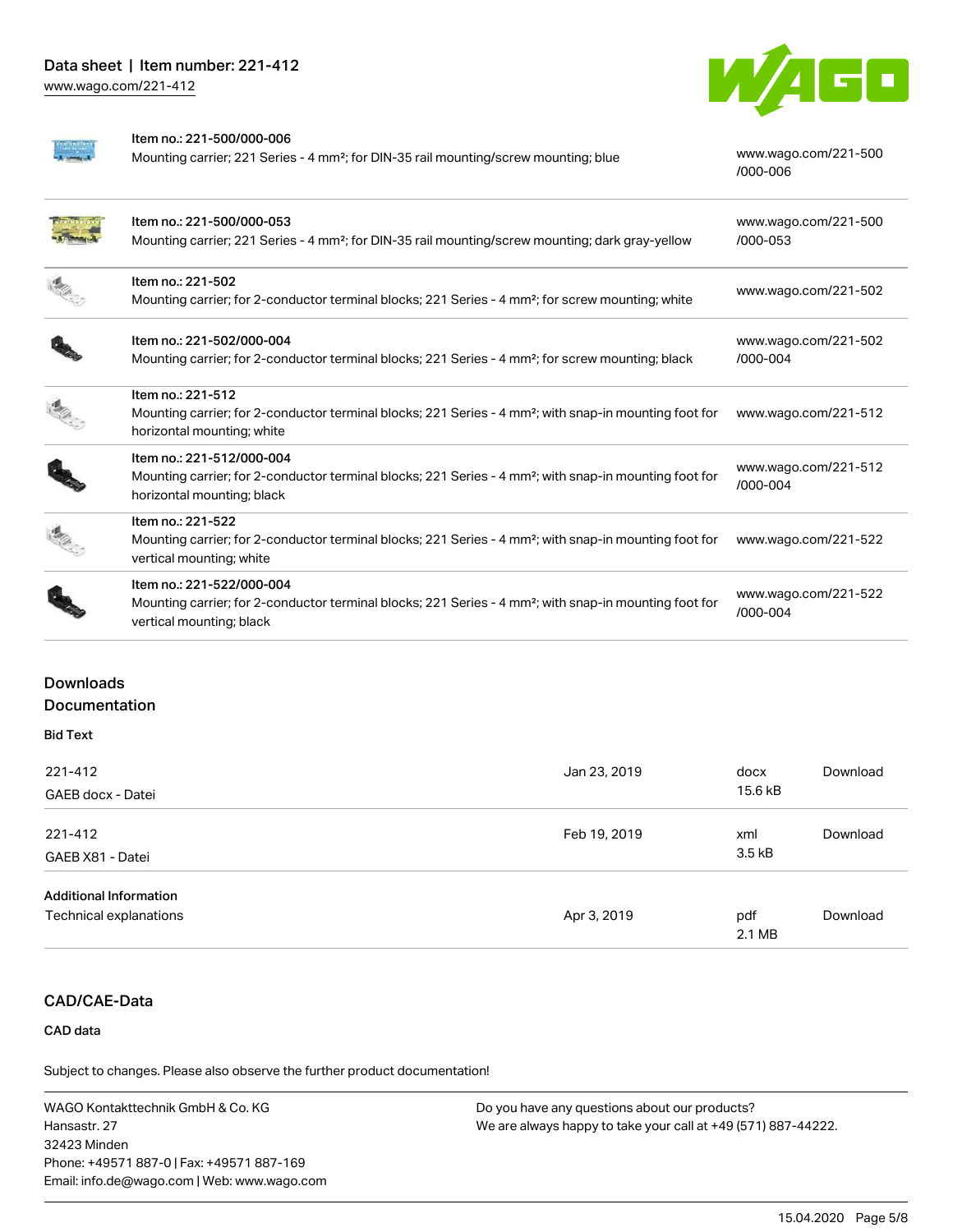2D/3D Models 221-412 URL [Download](https://www.wago.com/de/d/3D_URLS_221-412)

#### CAE data



### Installation Notes

Conductor termination



Strip conductor to 11 mm (0.43 inch).



clamping unit and insert a stripped conductor.



Termination: Lift the lever to open the Then, lower the lever to close the clamp.

#### Application



Wiring fine-stranded conductors in a Custom low-voltage lighting system Lighting distribution in ceiling canopy junction box.





Subject to changes. Please also observe the further product documentation!

WAGO Kontakttechnik GmbH & Co. KG Hansastr. 27 32423 Minden Phone: +49571 887-0 | Fax: +49571 887-169 Email: info.de@wago.com | Web: www.wago.com

Do you have any questions about our products? We are always happy to take your call at +49 (571) 887-44222.

15.04.2020 Page 6/8

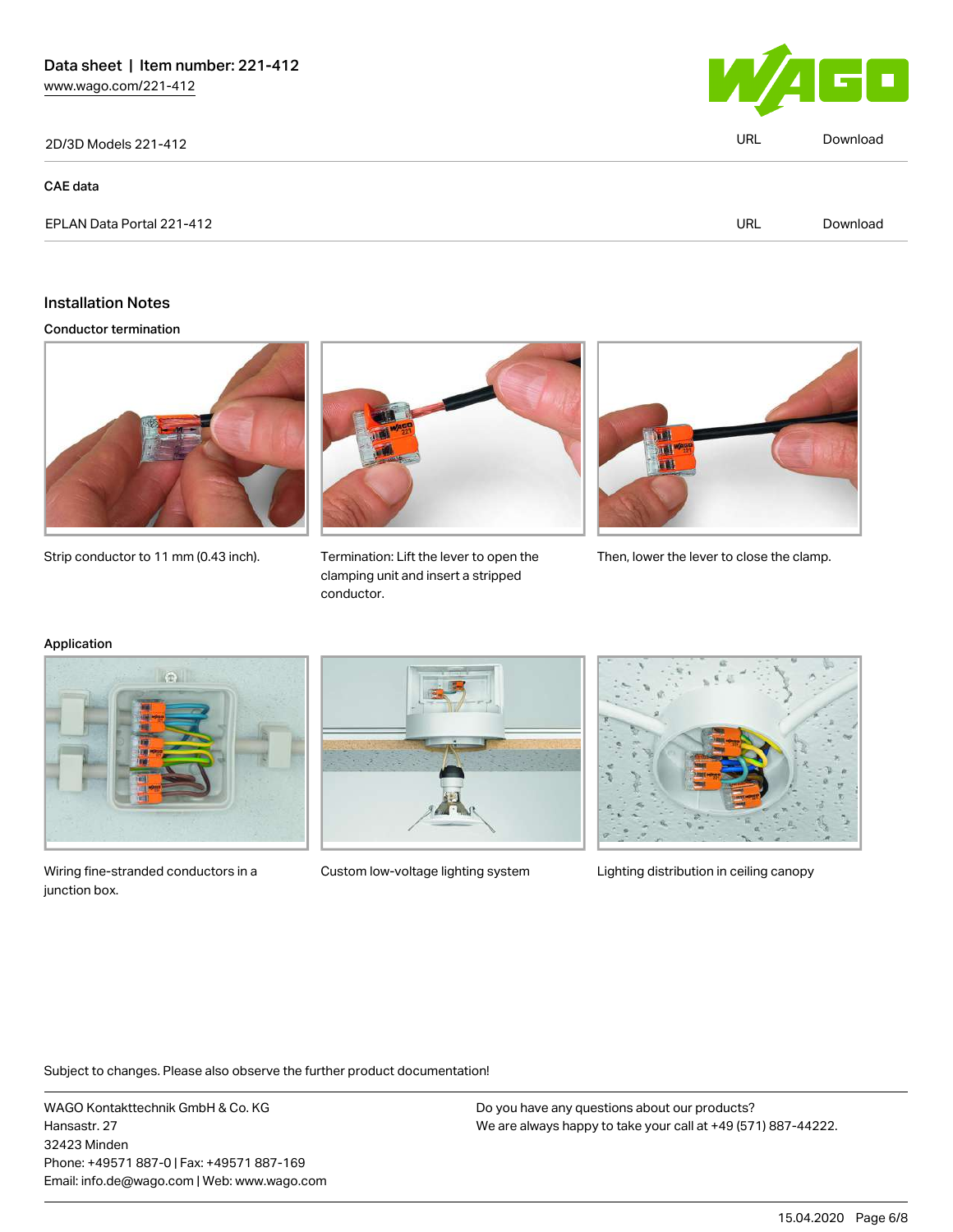## Data sheet | Item number: 221-412 [www.wago.com/221-412](http://www.wago.com/221-412)





Pendant light connection in suspended ceilings



COMPACT Splicing Connectors for All Conductor Types, 4 mm² (12 AWG), 221 Series

Subject to changes. Please also observe the further product documentation!

WAGO Kontakttechnik GmbH & Co. KG Hansastr. 27 32423 Minden Phone: +49571 887-0 | Fax: +49571 887-169 Email: info.de@wago.com | Web: www.wago.com